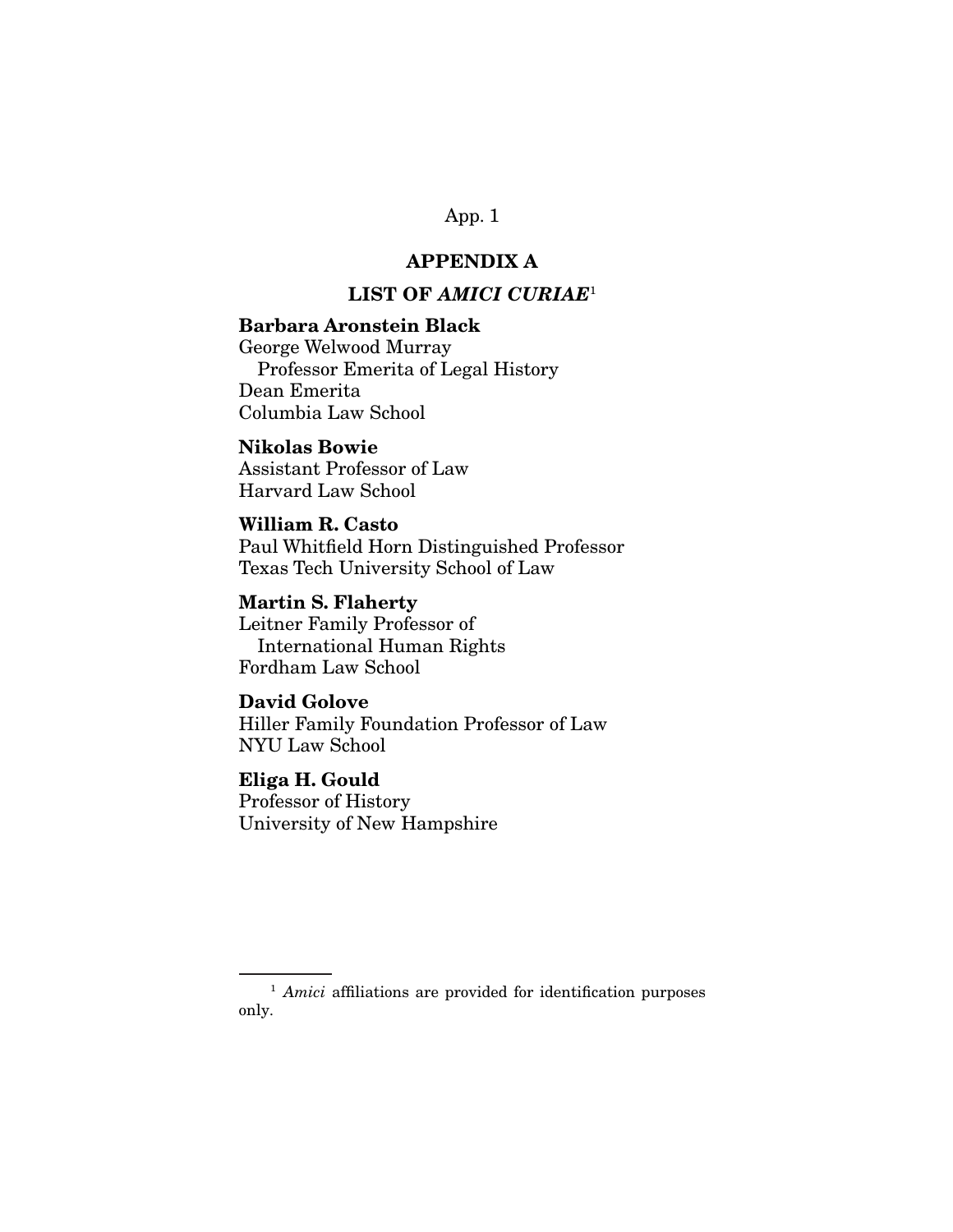# **Stanley N. Katz**

Lecturer with Rank of Professor in Public and International Affairs Woodrow Wilson School of Public and International Affairs Princeton University

# **Samuel Moyn**

Professor of Law and History Yale Law School

# **Anne-Marie Slaughter**

Bert G. Kerttsetter University Professor of Politics and International Affairs, Emerita Woodrow Wilson School of Public and International Affairs Princeton University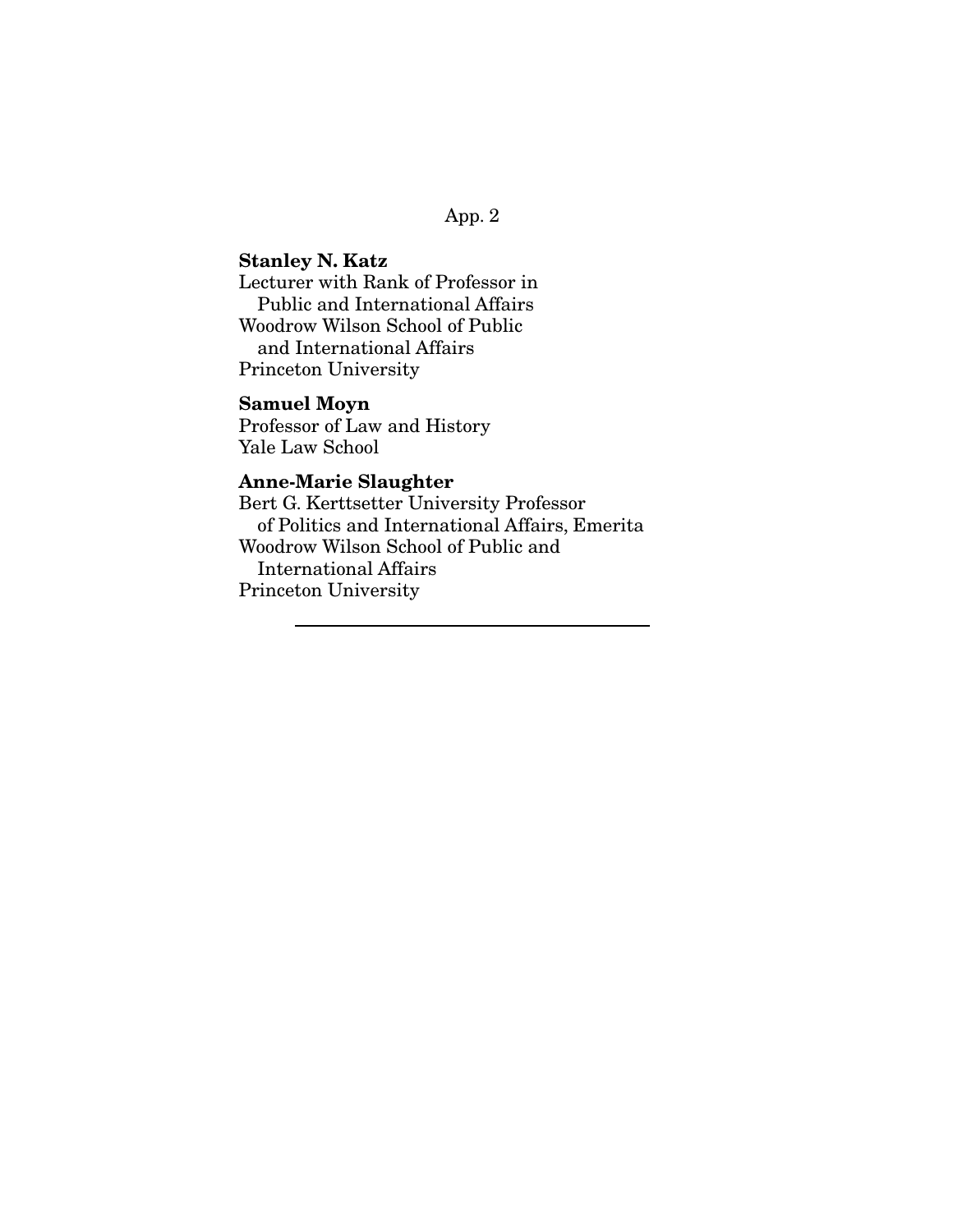### **APPENDIX B**

## **MEMORIAL OF ZACHARY MACAULAY AND JOHN TILLEY (NOV. 28, 1794)**

#### Transcription from Original

 This 1794 Memorial is from Zachary Macaulay, Acting Governor of the Sierra Leone Company, and John Tilley, the Agent of the Andersons, Merchants in London who owned Bance Island in British Sierra Leone. Memorial of Zachary Macaulay, Acting Governor of the Honorable the Sierra Leone Co.'s Colony at Sierra Leone, and John Tilley, Agent of Messrs John and Alexander Anderson to the Right Honorable Lord Grenville, One of His Majesty's Principal Sec'ys of State (Nov. 28, 1794) (on file with U.S. National Archives in Boston, MA, Microfilm M-50, Roll 2, Record Group RG-59); see also Memorial of Zachary Macaulay, Acting Governor of the Honorable the Sierra Leone Co.'s Colony at Sierra Leone, and John Tilley, Agent of Messrs John and Alexander Anderson to the Right Honorable Lord Grenville, One of His Majesty's Principal Sec'ys of State (Nov. 28, 1794) (on file with British National Archives in Kew, United Kingdom, Microfilm "America" 1794-95 FO 5/9 17-20). This Memorial accompanied the Letter from George Hammond to Edmund Randolph. Addendum C; see also Letter from George Hammond, Minister Plenipotentiary of His Britannic Majesty, to Edmund Randolph, Sec'y of State, United States of Am. (April 15, 1795) (on file with British National Archives in Kew, United Kingdom, Microfilm "America" 1794-95 FO 5/9 11-16) (showing Macaulay and Tilley Memorial delivered to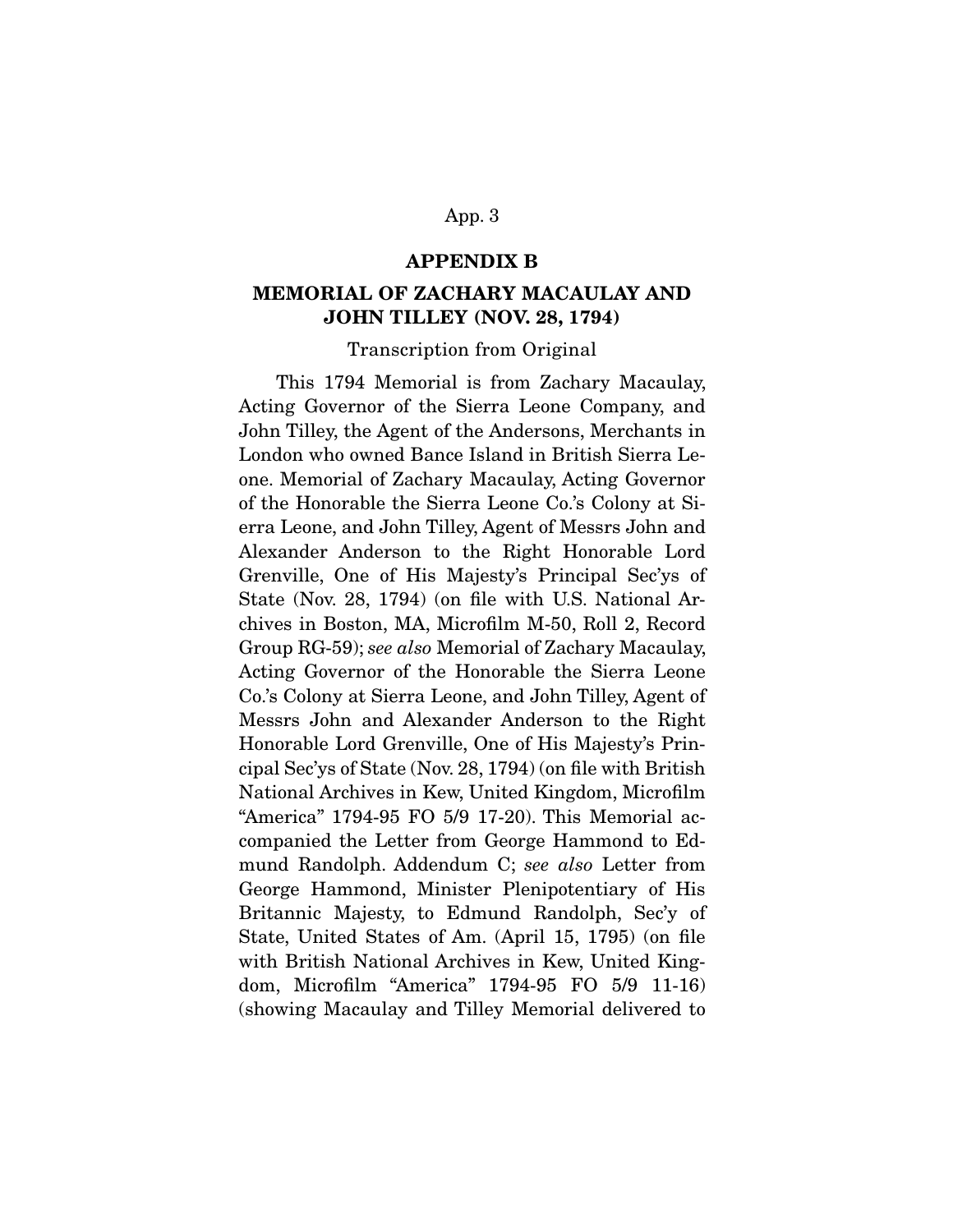Mr. Hammond in April 1795). The Memorial is also referenced in the Bradford Opinion. See Breach of Neutrality, 1 Op. Att'y Gen. 57, 58 (1795).

[Page 1]

To the Right Hon<sup>ble</sup> Lord Grenville one of his Majesty's principal Secretary's of State.

 The Memorial of Zachary Macaulay acting Governor of the Honble the Sierra Leone Company's Colony of Sierra Leone, on the coast of Africa, and of John Tilley Agent of Messrs John and Alexander Anderson, Merchants in London, and proprietors of Bance Island an establishment, on the said coast, Sheweth

 That on the 28th of September last a french fleet consisting of, one fifty gun ship, two frigates, two armed brigs, with several armed prizes, did enter the river Sierra Leone, and did take the Hon<sup>ble</sup> the Sierra Leone Company's chief establishment of Freetown, and also Bance Island the establishment as is stated above of Messrs John and Alexander Anderson's

 That contrary to the existing neutrality between the British and American Governments, certain American subjects trading

[Page 2]

to this coast, did voluntarily join themselves to the French fleet, and were aiding and abeting [sic] in attacking and destroying the property of British subjects at the above named places and elsewhere, as your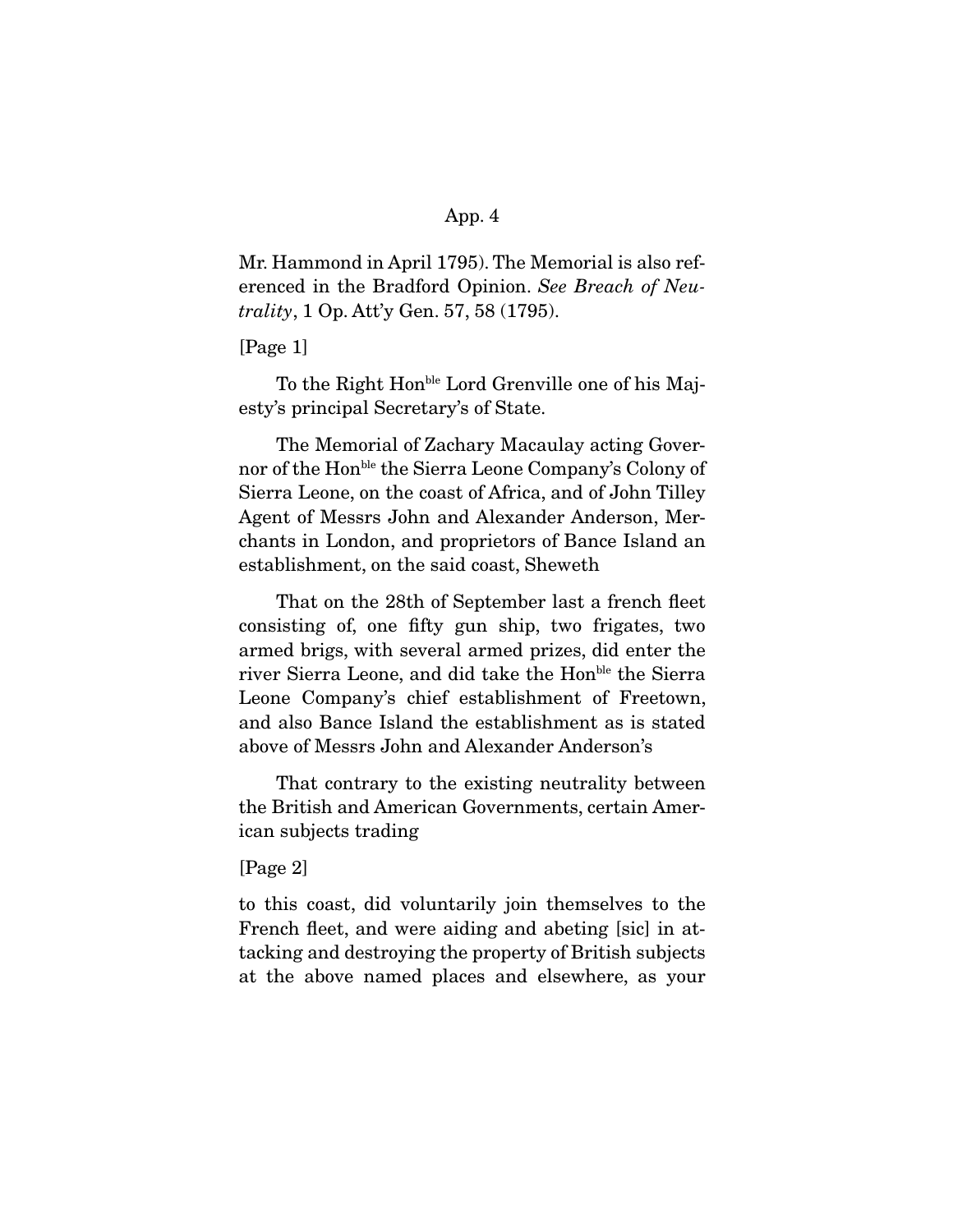memorialists will take the liberty of stating more particularly to your Lordship.

 That an American subject of the name of David Newell, commanding a schooner called the Massachusetts belonging to Boston in the state of Massachusetts, the property as your memorialists believe of Daniel Macniel a Citizen of Boston in the said state of Massachusetts, did with the consent and concurrence of the said Daniel Macniel who was then and there present, voluntarily assist in piloting the said french fleet from the Isle de Loss to the river Sierra Leone.

 That when the French had taken Freetown, the said David Newell, did land there with arms in his hands and at the head

[Page 3]

of a party of French soldiers, whom he conducted to the house of the acting Governor one of your memorialists

 That the said David Newell did make use of violent and threatening language towards your said memorialists and others, declaring aloud that it was now an American war, and he was resolved to do all the injury in his power to the persons and property of the inhabitants of Freetown.

 That the said David Newell was active in exciting the French soldiery to the commission of excesses, and was aiding and abetting in plundering of their property the Honble the Sierra Leone Company and other individuals British subjects.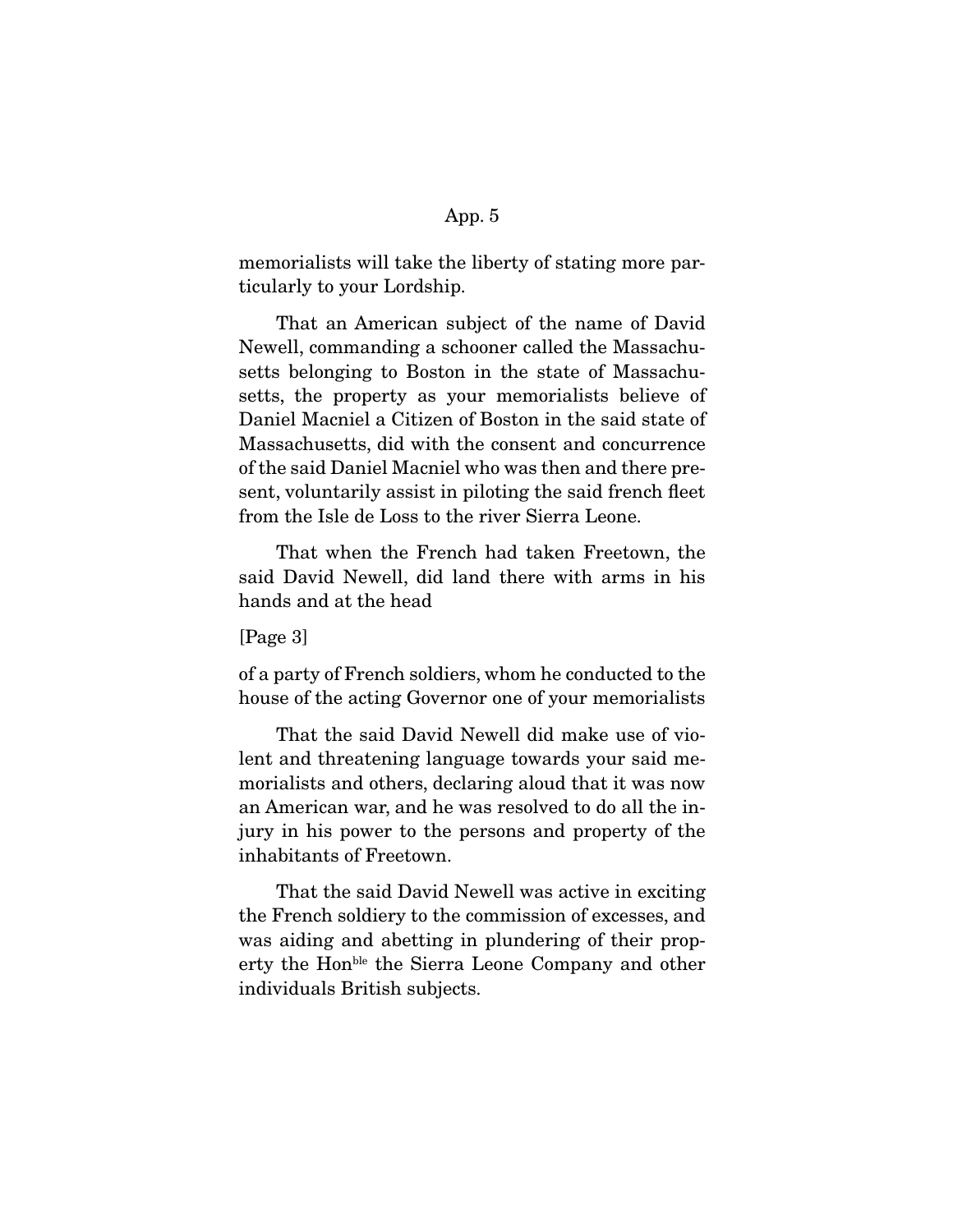That on the same day, namely the 28th day of Sept<sup>r</sup> last the said David Newell, did assist in piloting a French frigate up the River Sierra Leone to Bance Island, which place was attacked by the said frigate and two other vessels, and on the 30th day of September was taken and destroyed

#### [Page 4]

 That as a reward to the said Daniel Macniel and to the said David Newell for their services, the French Commodore did deliver to the said David Newell on board the Schooner commanded by him called the Massachusetts a considerable quantity of goods, which had been the property of British subjects.

 That another American subject of the name of Peter William Mariner, who during the last war had acted has [sic] a Lieutenant on board of one of his Majesty's ships but now commanding a Schooner, belonging to New-York called the the joint property as your memorialists believe, of Geo Bolland late of the Island of Bananas, on the coast of Africa, a British subject and Rich a citizen of New-York did in like manner voluntarily assist in conducting the said French fleet from the Isle de Loss to the river Sierra Leone.

 That the said Peter Wm Mariner did also land at Freetown in company of the French with arms in his hands and was

### [Page 5]

exceedingly active in promoting the pillage of the place.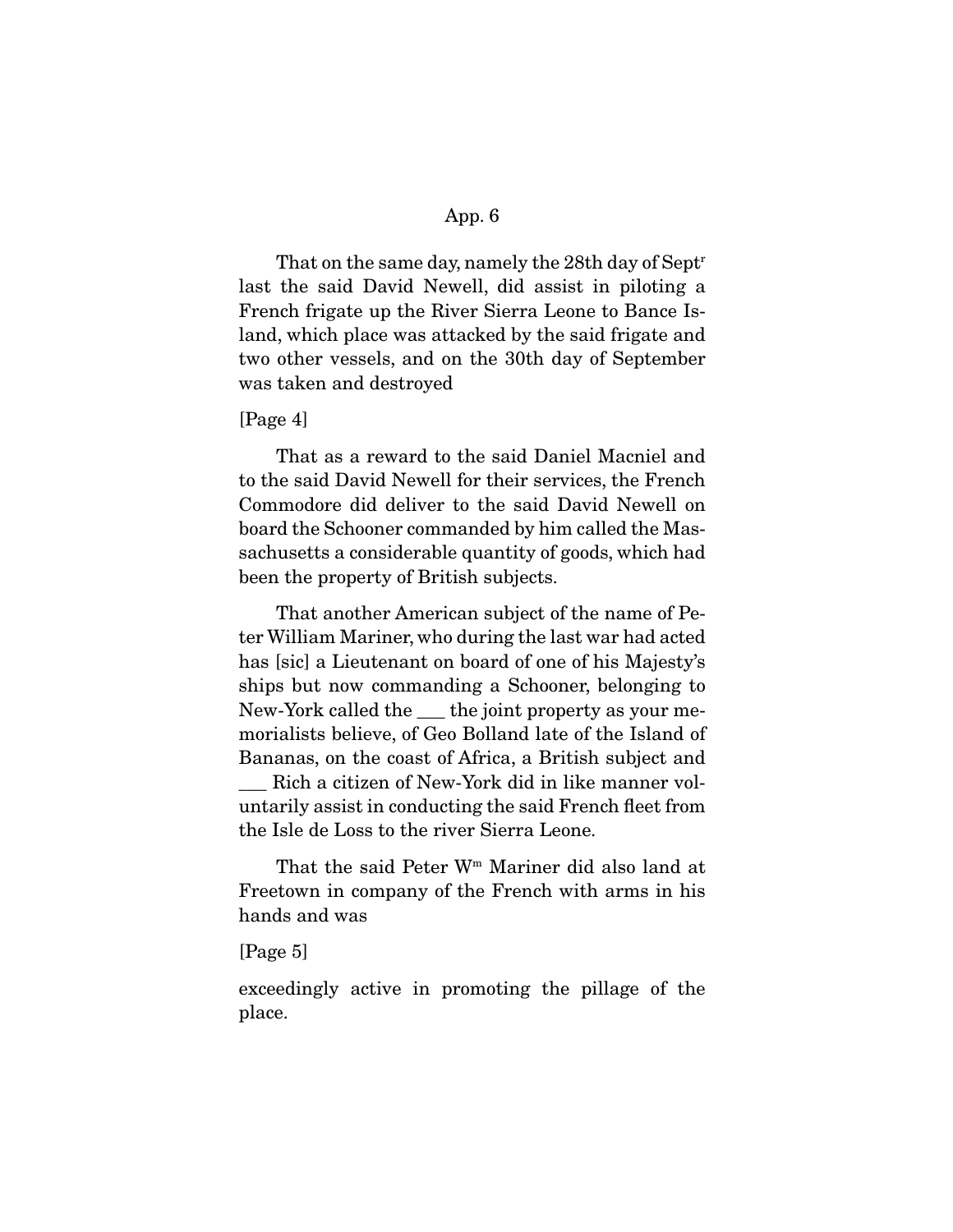That the said Peter  $W<sup>m</sup>$  Mariner was more eager in his endeavors to injure the persons and property of British subjects than the French themselves, whom he the said Peter  $W<sup>m</sup>$  Mariner instigated to the commission of enormities by every mean [sic] in his power, often declaring that his heart's desire was to wring his hands in the blood of Englishmen.

That on the 29th day of Sept<sup>r</sup> last the said Peter Wm Mariner did voluntarily go in a sloop commanded by him, and carrying American colours in pursuit of a sloop belonging the said Messrs John and Alexander Anderson of London, which had taken refuge in Pirat[e]'s bay, in the River Sierra Leone. That on the same day, the said Peter W<sup>m</sup> Mariner did seize the said sloop and did deliver her up as a prize to the French Commodore.

 That the said Peter Wm Mariner did receive from the French Commodore as a reward for his exertions a Cutter which had been the property

## [Page 6]

of the Honble the Sierra Leone Company called the Thornton together with a considerable quantity of goods, which had been the property of British subjects.

That the said Peter  $W<sup>m</sup>$  Mariner did also carry off from Freetown and apply to his own use a great variety of articles the property of British subjects; particularly a library of books belonging to the Hon<sup>ble</sup> the Sierra Leone Company, which there is reason to believe would not have been carried off by the French.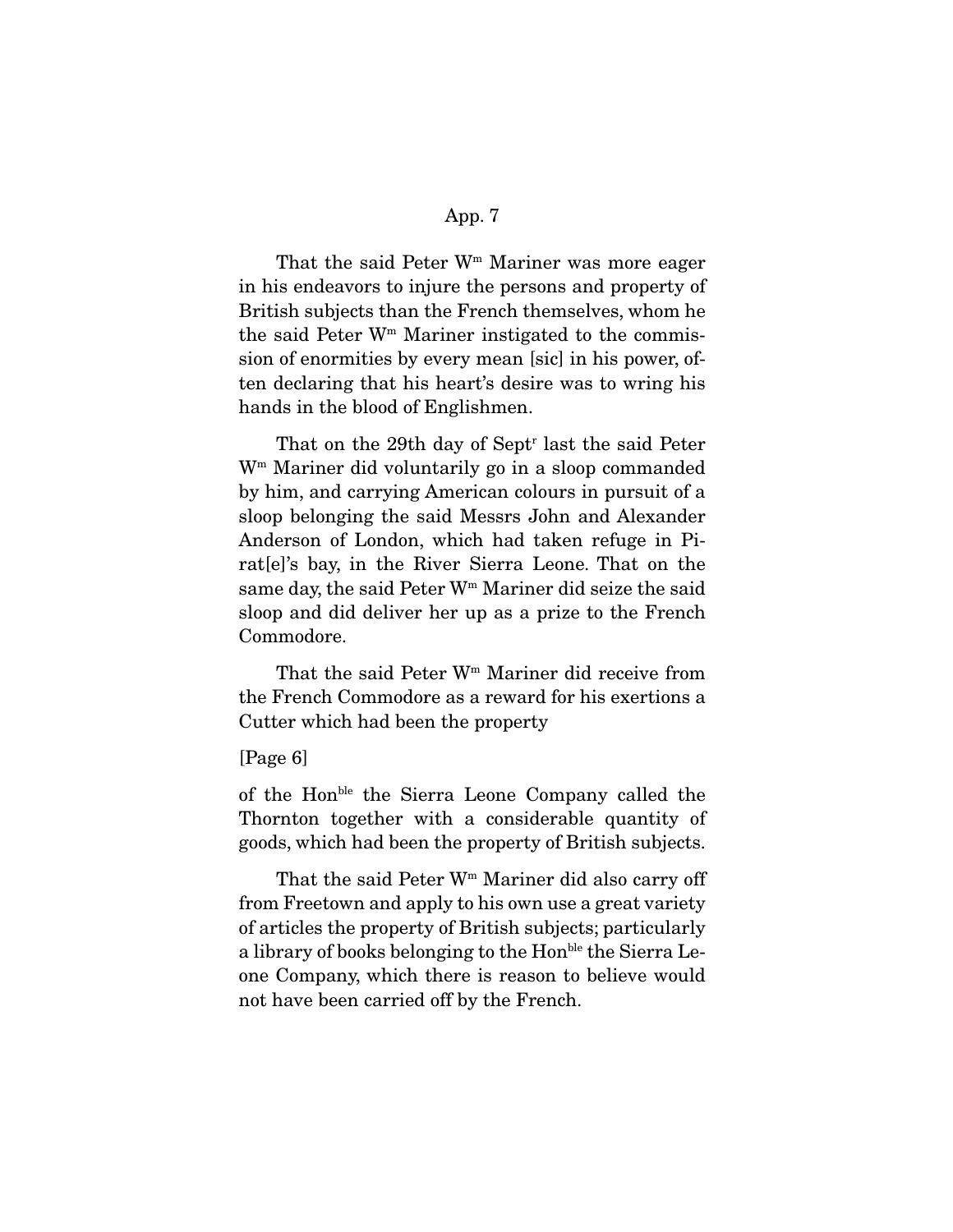That on the 7<sup>th</sup> day of Oct<sup>r</sup> last the said Peter  $W<sup>m</sup>$ Mariner did receive on board the said Cutter Thornton commanded by him, a number of armed Frenchmen, with whom and in company of a French armed brig, he did voluntarily go in pursuit of a ship in the offing, which proved to be the Duke of Bucclugh of London John Maclean Master. That by the orders of the said Peter Wm Mariner, a boat belonging to the said Duke of Bucclugh was seized, and the chief mate of the said Duke of Bucclugh who was on board the boat made prisoner.

#### [Page 7]

 That the said Peter Wm Mariner did hail the said Duke of Bucclugh and did desire the said John Maclean to strike his colours, and to surrender to the said Cutter Thornton which he the said Peter Wm Mariner commanded. That on the said John Maclean refusing to strike the said Peter Wm Mariner did fire a four pound shot at the said Duke of Bucclugh.

That on the 9th day of Octr last, the said Peter W<sup>m</sup> Mariner did in the said Cutter Thornton commanded by him voluntarily accompany three French vessels in pursuit of the Ship Harpy of London Daniel Telford Master, which ship they captured.

 That the said Peter F Mariner did shew himself on all occasions the determined and inveterate enemy of British subjects, and was a cause together with the beforementioned [sic] persons Daniel Macniel and David Newell of considerably more injury being done to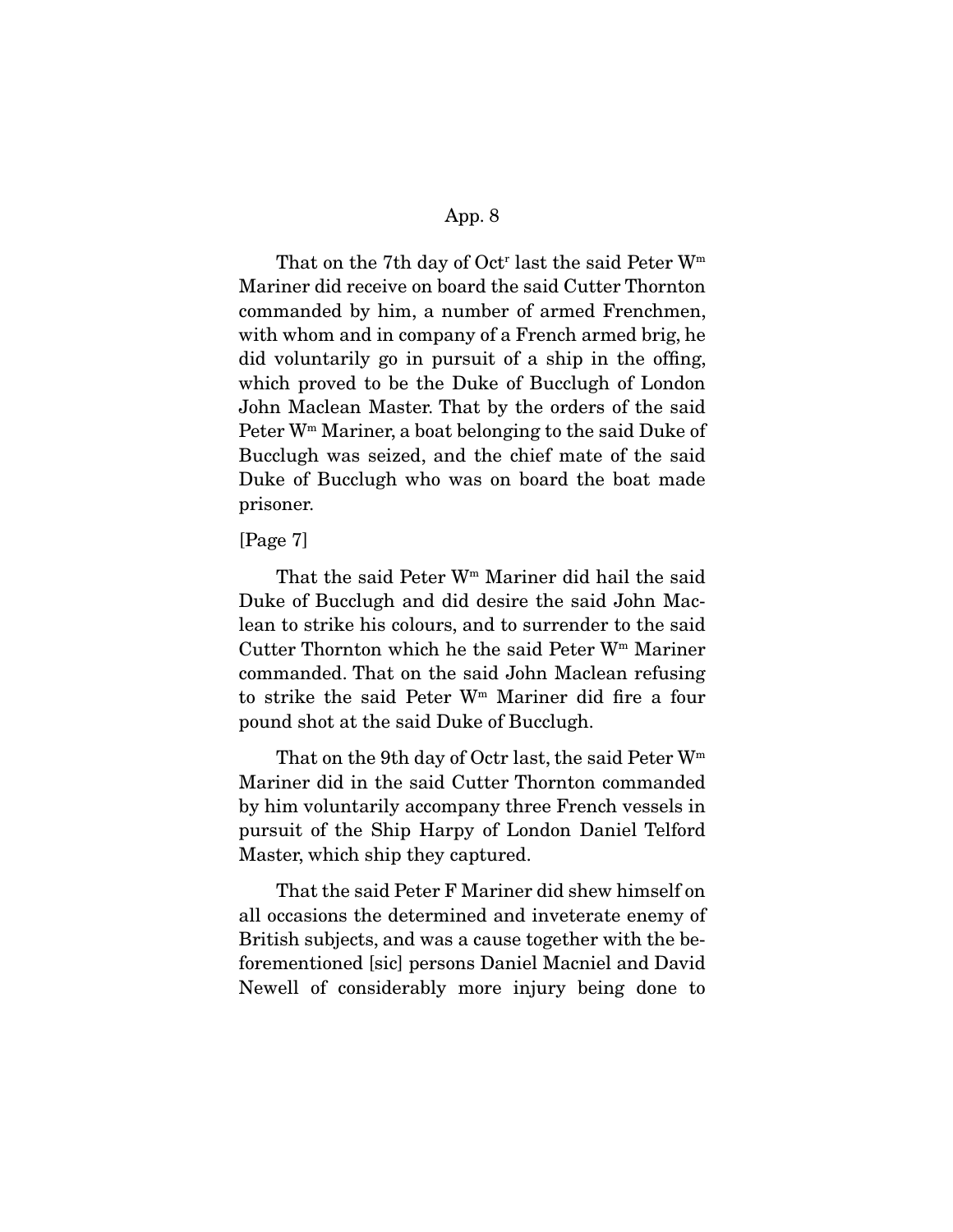British property on this coast, than without their aid could have been done.

That your memorialists

[Page 8]

are ready to produce legal evidence of [the] above facts, which they submit to your Lordship's judgment in the confidence that they will be taken into serious consideration both that the parties concerned may obtain such redress as is to be had and that such wanton aggressions on the part of subjects of a neutral government may meet their due punishment

 That in confirmation of the above your memorialists do affix to these presents which are contained on this and the nine preceding pages their hands and seals at Freetown this 28th day of Novr 1794

Signed Zachary Macaulay (LS)

John Tilley (LS)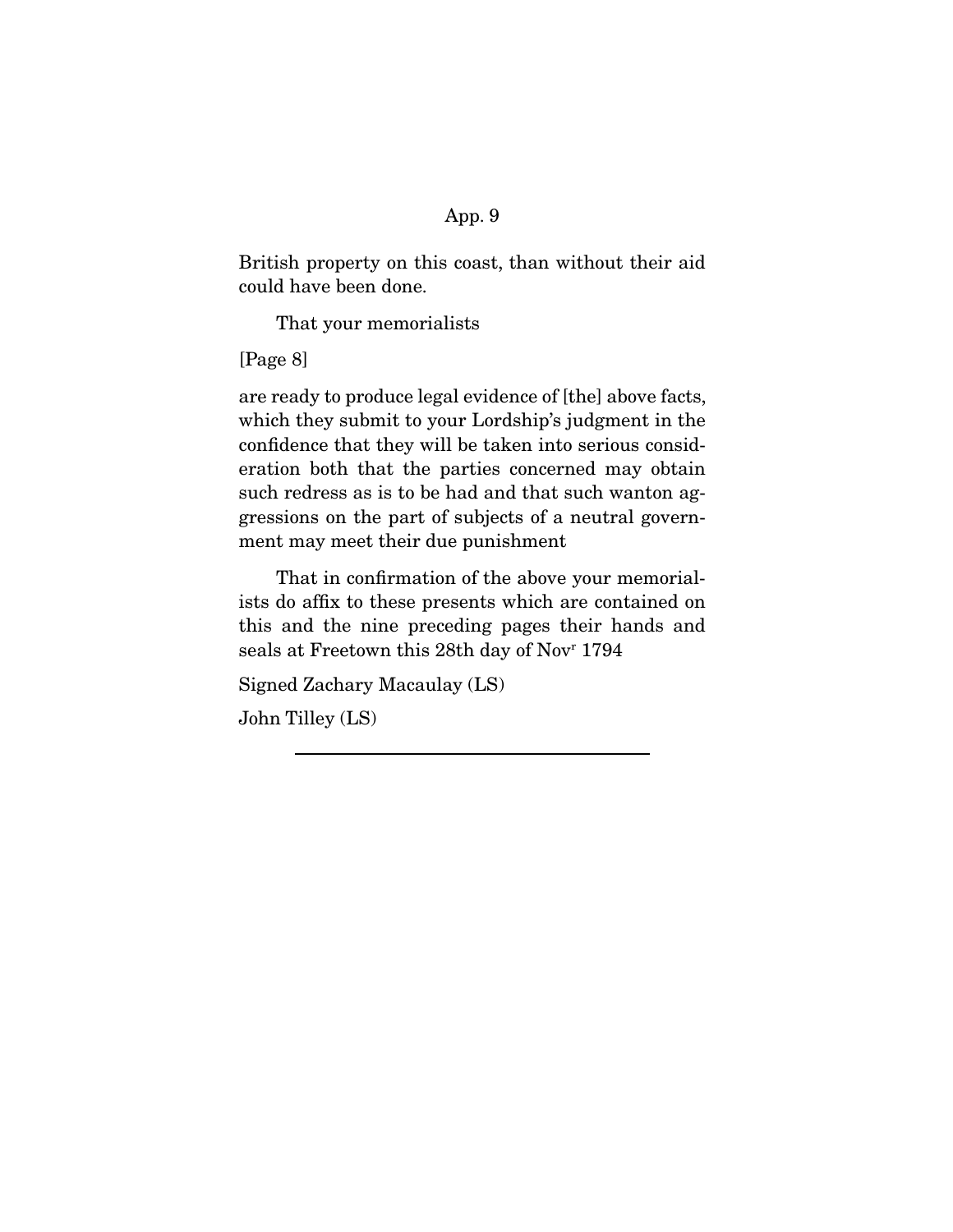#### **APPENDIX C**

## **LETTER FROM GEORGE HAMMOND (JUNE 25, 1795)**

#### Transcription from Original

 This letter, dated June 25, 1795, was addressed to Edmund Randolph, the U.S. Secretary of State, from George Hammond, the British Minister Plenipotentiary. Letter from George Hammond, Minister Plenipotentiary of His Britannic Majesty, to Edmund Randolph, Sec'y of State, United States of Am. (June 25, 1795) (on file with U.S. National Archives in Boston, MA, Microfilm M-50, Roll 2, Record Group RG-59); see also Letter from George Hammond, Minister Plenipotentiary of His Britannic Majesty, to Edmund Randolph, Sec'y of State, United States of Am. (April 15, 1795) (on file with British National Archives in Kew, United Kingdom, Microfilm "America" 1794-95 FO 5/9 11-16) (draft letter). Mr. Randolph then delivered the letter to Attorney General William Bradford, requesting an opinion on the matter. Letter from Edmund Randolph, Sec'y of State, United States of Am. to William Bradford, Att'y Gen., United States of Am. (June 30, 1795) (on file with U.S. National Archives in Boston, MA, Microfilm M-40, Roll 8, Record Group RG-59). Attorney General Bradford referenced the letter from Mr. Hammond in his opinion on the Sierra Leone incident. See Breach of Neutrality, 1 Op. Att'y Gen. 57, 58 (1795).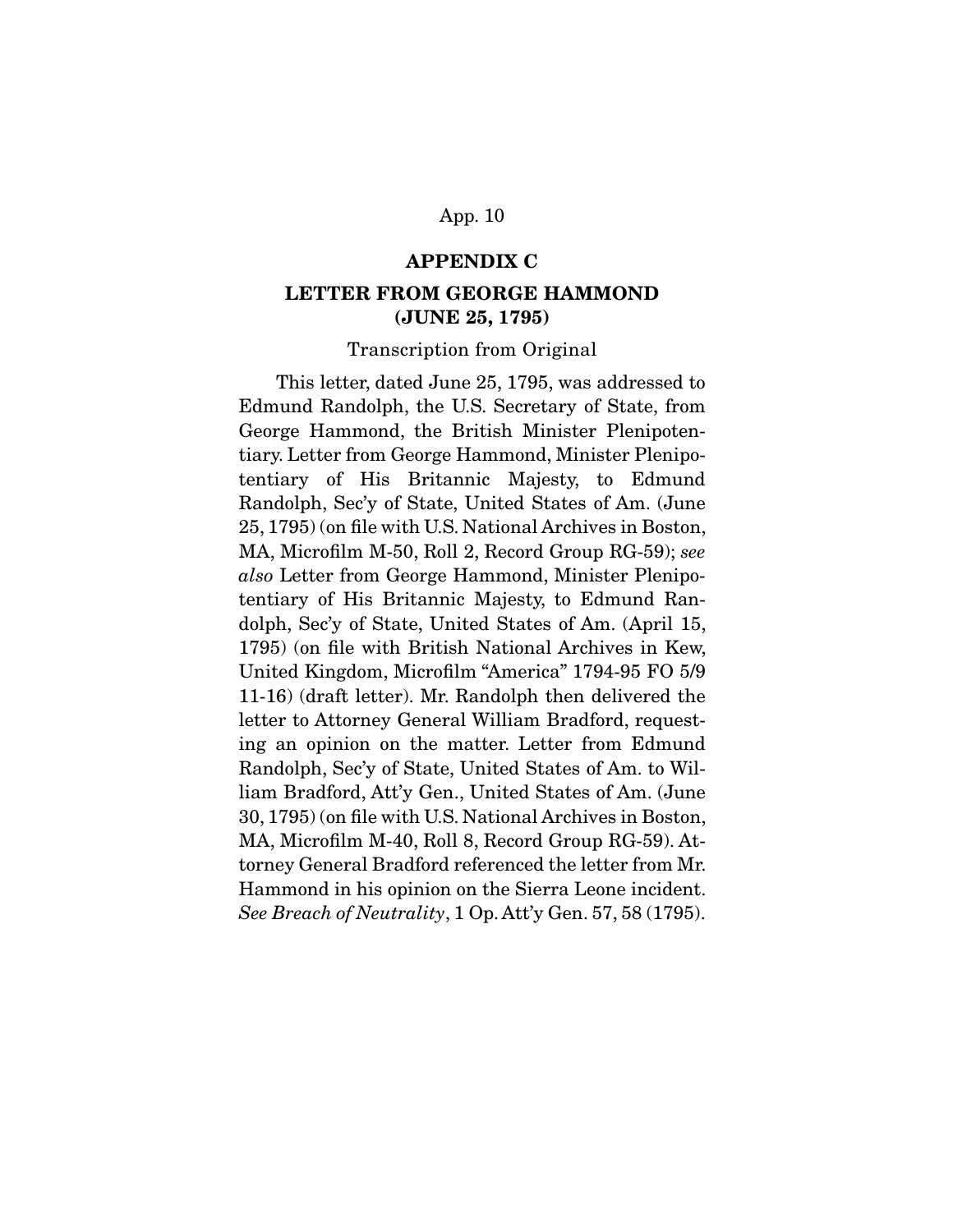[Page 1]

 The Undersigned Minister Plenipotentiary of His Britannic Majesty has received instructions to lay before the Government of the United States the inclosed memorial[s?] from the acting Governor of the British Colony of Sierra Leone on the coast of Africa, and from the Agent of Messrs John and Alexander Anderson, Proprietors of Bance Island on the same Coast.

 The Undersigned in communicating this Paper to the Secretary of State does not think it necessary to dwell either on the nature or the importance of the particular transactions which are there stated.

 He would not however do Justice to the friendly dispositions of his Court, or to the principles upon which the present political relations of the two Countries are established, if upon an occasion of so serious, and in its extent of

### [Page 2]

of so unprecedented a nature, he were not to remark that the line of forbearance hitherto pursued by His Majesty under the circumstances of similar though less aggravated offences cannot be considered as applicable to the present case.

 The Citizens of the United States mentioned in the inclosed paper[s?], if they were not originally the authors of the expedition against the Settlements at Sierra Leone, have taken so decided and leading a part in the business, that the French crews and vessels employed on the same occasion, appear rather in the light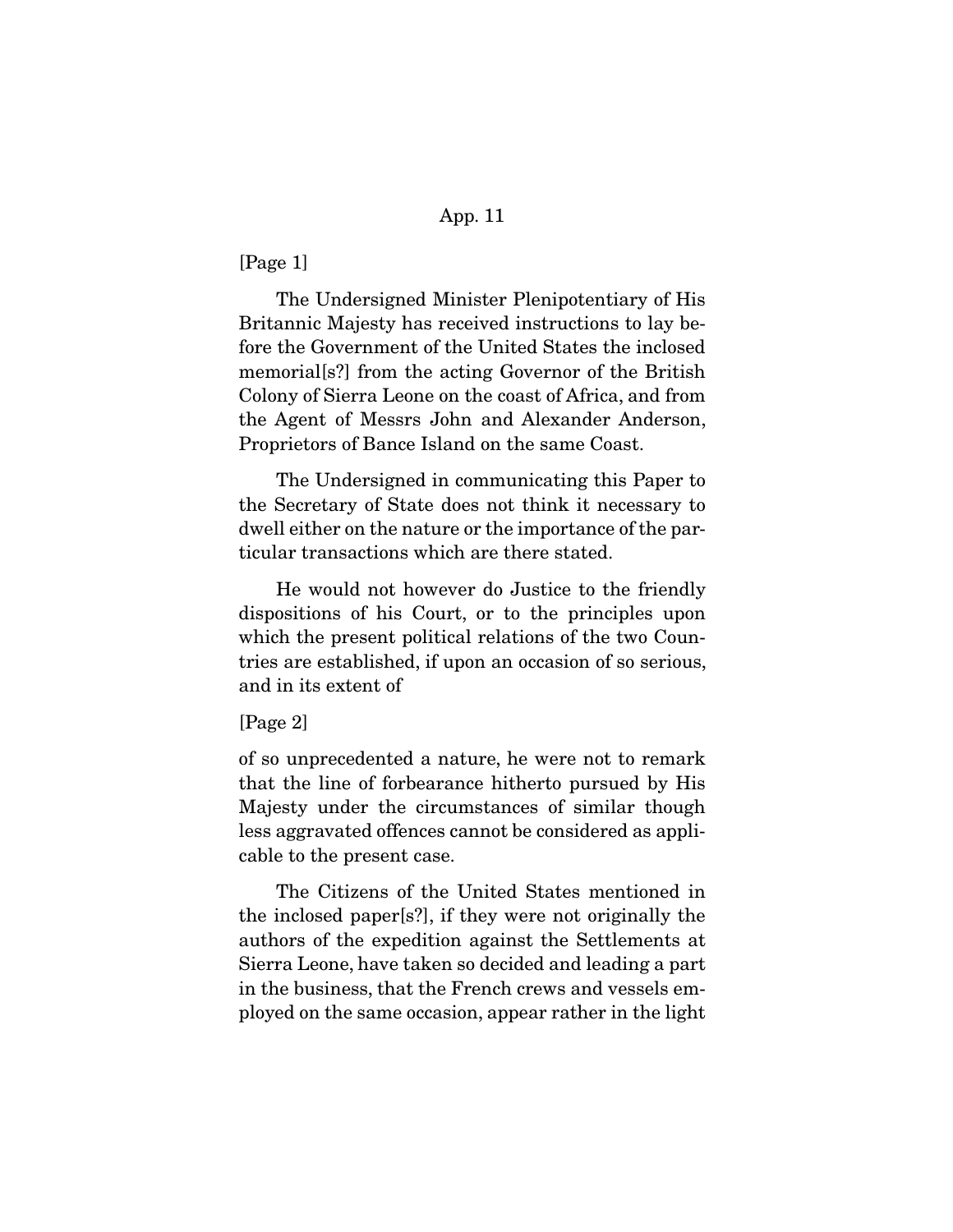of Instruments of hostility in their hands than as Principals in an enterprise undertaken against the Colony of a Power with whom France only was at war.

 The forbearance hitherto shewn by the British government towards those citizens of the United States who

[Page 3]

who have been found in the actual commission of acts of hostility against His Majesty's subjects has proceeded partly from an unwillingness to carry to their full extent against the Individuals of a friendly Nation measures of severity which would however have been justified by the indisputable Laws of Nations, and partly from the persuasion that these acts however frequent have arisen at least in some degree from an ignorance on the part of the persons concerned, with respect to the extent of the crime which they were committing, and of the consequences to which they were making themselves liable. But even the circumstance of that forbearance entitles His Majesty to expect that more attention will be paid to His representations on the occasion of a transaction of the nature and extent of that complained of in this memorial. It might be stated with truth that under all the circumstances of the Case these proceedings

### [Page 4]

proceedings could hardly have been justified even by any state of hostility between two countries who had felt a common interest in the cause of humanity and in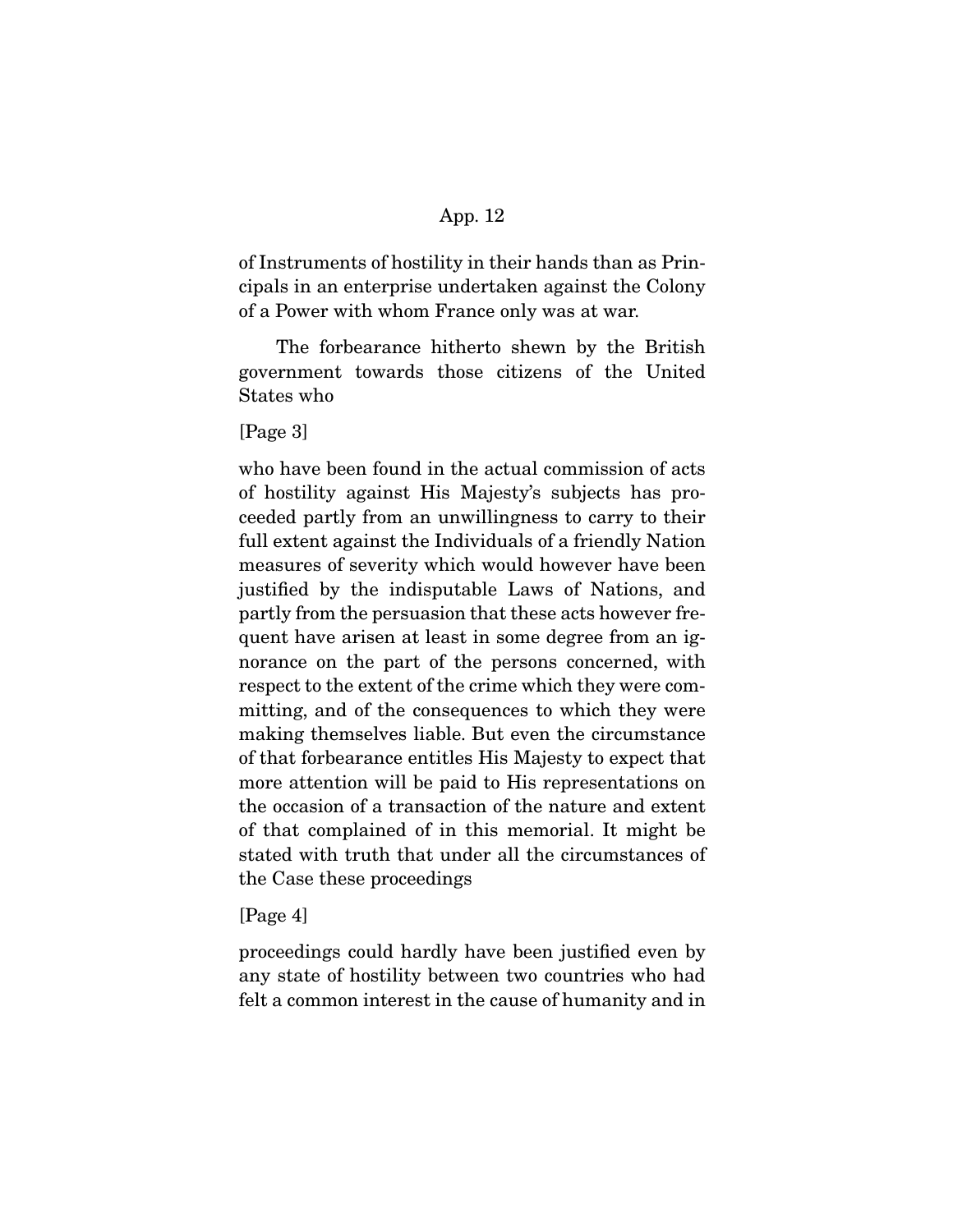the general welfare of mankind: How much more reason is there then for complaint when these acts are committed by the Citizens of a Power with whom His Majesty is living on terms of perfect Amity, and towards whom He had been anxious to shew every degree of attention and friendship. On all these grounds this case must be felt to be of a nature, which calls for the most serious attention of both governments; and the rather, because it appears by other accounts which have been received by the British government, that similar practices are daily multiplying in the West Indies and elsewhere. The King is confident that the United States will feel the necessity of adopting the most vigorous measures with a view to restrain in future such illegal and piratical aggressions which must

[Page 5]

must be as repugnant to the wishes and intentions of the American government as they are contrary to all the principles of Justice and all the established rules of neutrality. And His Majesty trusts on the present occasion, that to the ample indemnification of the parties aggrieved will be added such exemplary punishment of the offenders as may satisfy the just claims of the British government, and secure to the two Countries the uninterrupted enjoyment of that intercourse of friendship and good understanding, which proceedings of the